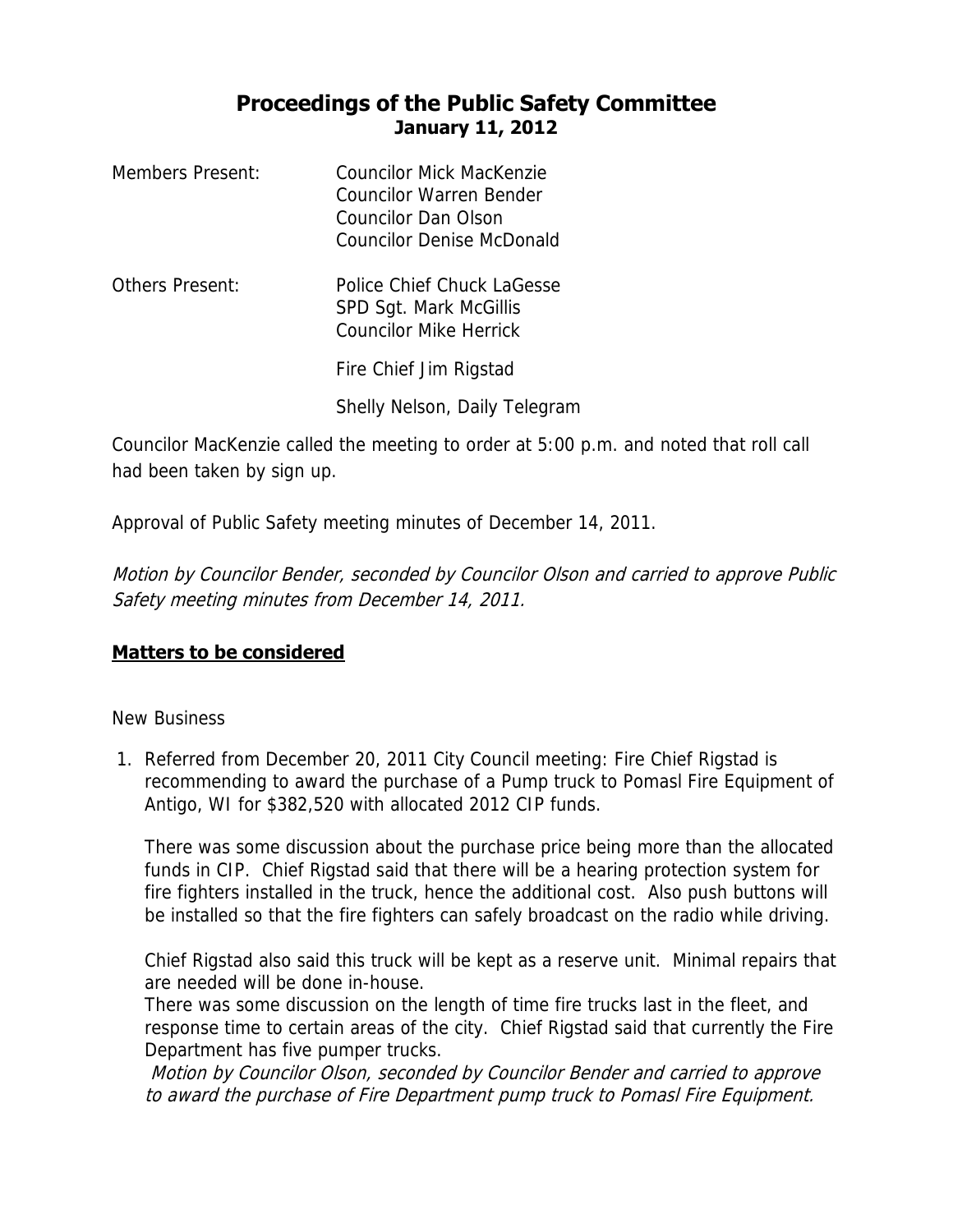Old Business

1. Held in committee from the December 14 meeting, Extend time to pay non-moving violation citations (parking tickets) from 7 days to 28 days. City Code Section 112- 251

Sgt. McGillis explained that he has spoken with Citation Management and their process will be more timely in the future. A revised ordinance was passed out to committee members, showing that the previous seven working days to pay a parking violation has been changed to 21 calendar days.

Motion by Councilor Olson, seconded by Councilor Bender and carried to approve the City Code Section 112-251 ordinance changes, including extending the time to pay a parking violation to 21 calendar days.

## **Standing Agenda Items**

1. Fire Department Update

Chief Rigstad told the committee members that there were 38 residential fires, 48 total structure fires, and 107 total fires for 2011. There were 2909 total runs for 2011. EMT refresher training is ongoing right now, so firefighters can renew their state licenses. Chief Rigstad noted that there have been many firefighters off in recent months on disability leave, and/or on light duty, so the overtime budget is suffering.

Contract negotiations- Both the Police Department and the Fire Department unions have filed for mediation.

Motion by Councilor Bender, seconded by Councilor Olson and carried to receive and file the Fire Department update.

2. Police Department Update

Chief LaGesse said the police department has also had several officers injured, or have had surgery in recent months. There have been shortages, and some reductions have been made to minimums on shifts, to try to reduce overtime. Light duty officers have been taking calls from the station, and handling property/evidence disposal, which has been very helpful as the property room is becoming crowded. The Law Enforcement Management conference is this week, and Chief LaGesse said all supervisors are attending as time allows. Chief